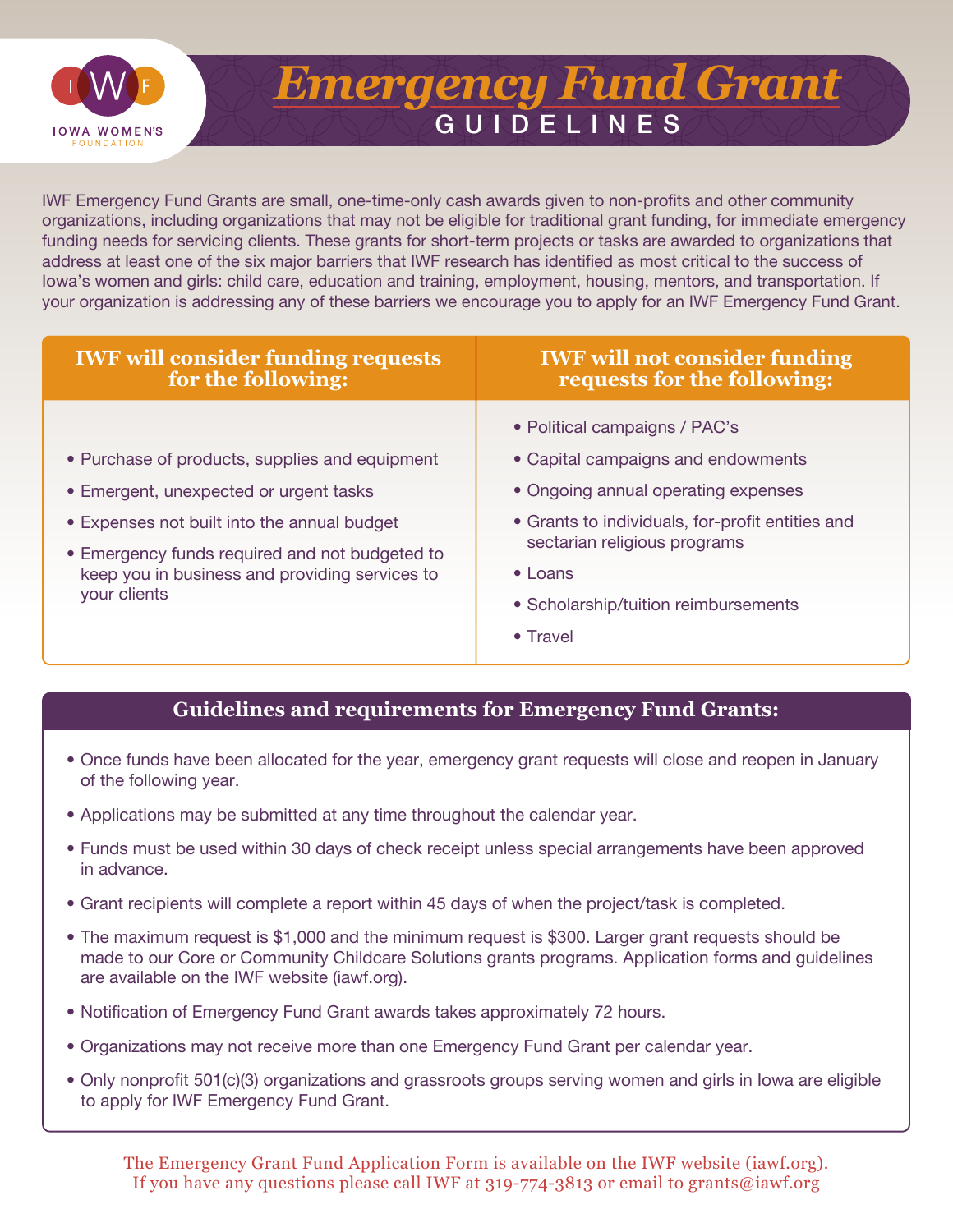

## APPLICATION FORM *Emergency Fund Grant*

Iowa Women's Foundation Emergency Fund Grants are small, one-time-only cash awards given to non-profits and other community organizations for immediate emergency needs.

These grants are awarded to organizations that address at least one of the six major barriers that IWF research has identified as most critical to economic self-sufficiency success of Iowa's women and girls: child care, education and training, employment, housing, mentors, transportation.

## **ORGANIZATION**

| <b>Organization Name:</b>                                                                                                                                                               |                   |  |                          |                                       |                              |  |
|-----------------------------------------------------------------------------------------------------------------------------------------------------------------------------------------|-------------------|--|--------------------------|---------------------------------------|------------------------------|--|
| <b>Organization tax ID # (if applicable):</b>                                                                                                                                           |                   |  |                          |                                       |                              |  |
| <b>Organization Contact:</b>                                                                                                                                                            |                   |  | <b>Title:</b>            |                                       |                              |  |
| <b>Phone:</b>                                                                                                                                                                           |                   |  | <b>Email Address:</b>    |                                       |                              |  |
| <b>Physical Address:</b>                                                                                                                                                                |                   |  |                          |                                       |                              |  |
| City:                                                                                                                                                                                   | State:            |  |                          | <b>Zip Code:</b>                      |                              |  |
| <b>Mailing Address:</b>                                                                                                                                                                 |                   |  |                          |                                       |                              |  |
| City:                                                                                                                                                                                   | State:            |  |                          | <b>Zip Code:</b>                      |                              |  |
| Website (if applicable):                                                                                                                                                                |                   |  |                          | Name of fiscal agent (if applicable): |                              |  |
| IWF barriers to success your program addresses for women and girls:                                                                                                                     |                   |  |                          |                                       |                              |  |
| $\Box$ Child Care<br><b>Education &amp; Training</b><br>$\mathbf{L}$<br>Primary programs, services and/or activities your organization provides (maximum of 200 words/1600 characters): | <b>Employment</b> |  | <b>Housing</b><br>$\Box$ | $\Box$ Mentors                        | <b>Transportation</b><br>- 1 |  |
|                                                                                                                                                                                         |                   |  |                          |                                       |                              |  |
| Description of the project you are requesting funding for, and timeline for use of funds (maximum of 400 words/3200<br>characters):                                                     |                   |  |                          |                                       |                              |  |